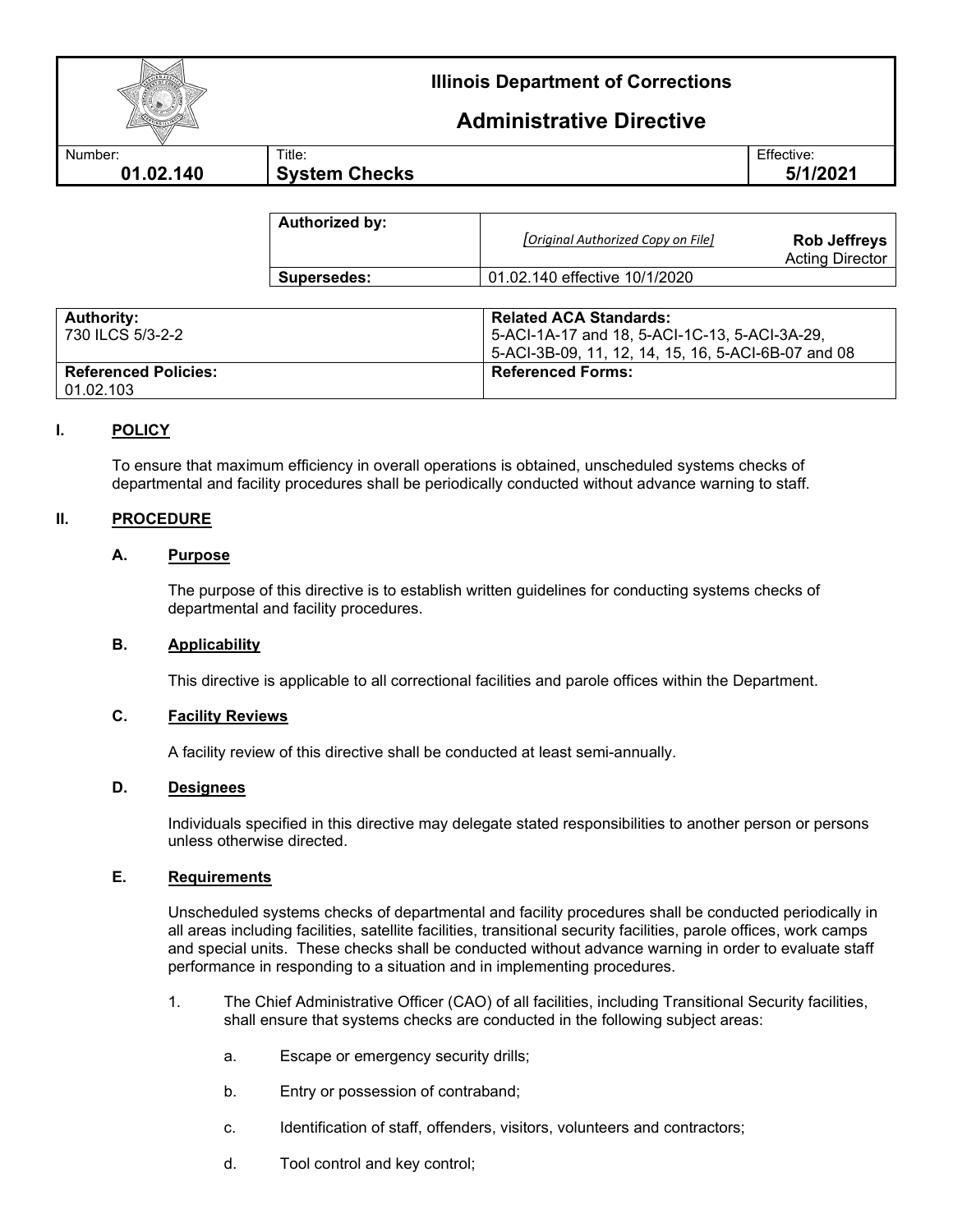|           |    | Illinois Department of Corrections<br><b>Administrative Directive</b>                                                                                                                                                                                                           | Page 2 of 3 |  |
|-----------|----|---------------------------------------------------------------------------------------------------------------------------------------------------------------------------------------------------------------------------------------------------------------------------------|-------------|--|
| Number:   |    | Title:                                                                                                                                                                                                                                                                          | Effective:  |  |
| 01.02.140 |    | <b>System Checks</b>                                                                                                                                                                                                                                                            | 5/1/2021    |  |
|           | е. | Medical emergency, including death;                                                                                                                                                                                                                                             |             |  |
|           | f. | Inventory of supplies and equipment (non-security);                                                                                                                                                                                                                             |             |  |
|           | g. | Inventory of security equipment such as radios, pagers, weapons and chemical agents;                                                                                                                                                                                            |             |  |
|           | h. | Offender movement; and                                                                                                                                                                                                                                                          |             |  |
|           | i. | In any other area that is of concern to the CAO.                                                                                                                                                                                                                                |             |  |
|           |    | NOTE: The armory shall never be evacuated during a systems check or an emergency<br>simulation. The armory shall be evacuated during an actual emergency on the order of the CAO<br>or the Duty Administrative Officer (DAO) (no designee).                                     |             |  |
| 2.        |    | The Parole Commander at each parole office shall ensure systems checks are conducted in the<br>following subject areas:                                                                                                                                                         |             |  |
|           | a. | Parole agent contact with parolees;                                                                                                                                                                                                                                             |             |  |
|           | b. | Monitoring vendors and equipment;                                                                                                                                                                                                                                               |             |  |
|           | c. | Parole agent weapon issues such as Weapons Authorization Cards and Firearm Owner's<br>Identification (FOID) cards;                                                                                                                                                              |             |  |
|           | d. | Inventory of assigned equipment such as vehicles, radios, pagers, computers, restraints,<br>weapons and chemical agents; and                                                                                                                                                    |             |  |
|           | е. | In any other area that is of concern to the Supervisor.                                                                                                                                                                                                                         |             |  |
| 3.        |    | Staff who qualify to act as a DAO in accordance with Administrative Directive 01.02.103 or the<br>Parole Commander at a parole office shall periodically conduct systems checks.                                                                                                |             |  |
|           | a. | Facilities shall conduct a minimum of nine system checks per month, with three checks<br>each month on all shifts. (Included in the total shall be the systems checks conducted at<br>work camps, special units, etc.).                                                         |             |  |
|           | b. | Transitional Security facilities shall conduct a minimum of three systems checks per<br>month, with one check each month on all three shifts.                                                                                                                                   |             |  |
|           | c. | Satellite facilities shall conduct a minimum of one system check per month at each<br>location.                                                                                                                                                                                 |             |  |
|           | d. | The parole offices shall conduct a minimum of one system check per month at each<br>location.                                                                                                                                                                                   |             |  |
| 4.        |    | Other supervisory staff may also conduct systems checks within the scope of their work areas or,<br>if so instructed by the DAO, outside their work areas. However, these supplementary checks<br>shall not be included in the minimum requirements listed in Paragraph II.E.3. |             |  |
| 5.        |    | In addition to observing daily routine operations, simulated tests shall be used.                                                                                                                                                                                               |             |  |
|           | a. | Tests shall be designed to elicit appropriate responses from staff, to identify weaknesses<br>in the system and to provide information for proper follow-up action by the administration.                                                                                       |             |  |

b. Tests shall be designed and carried out in a manner which will not: